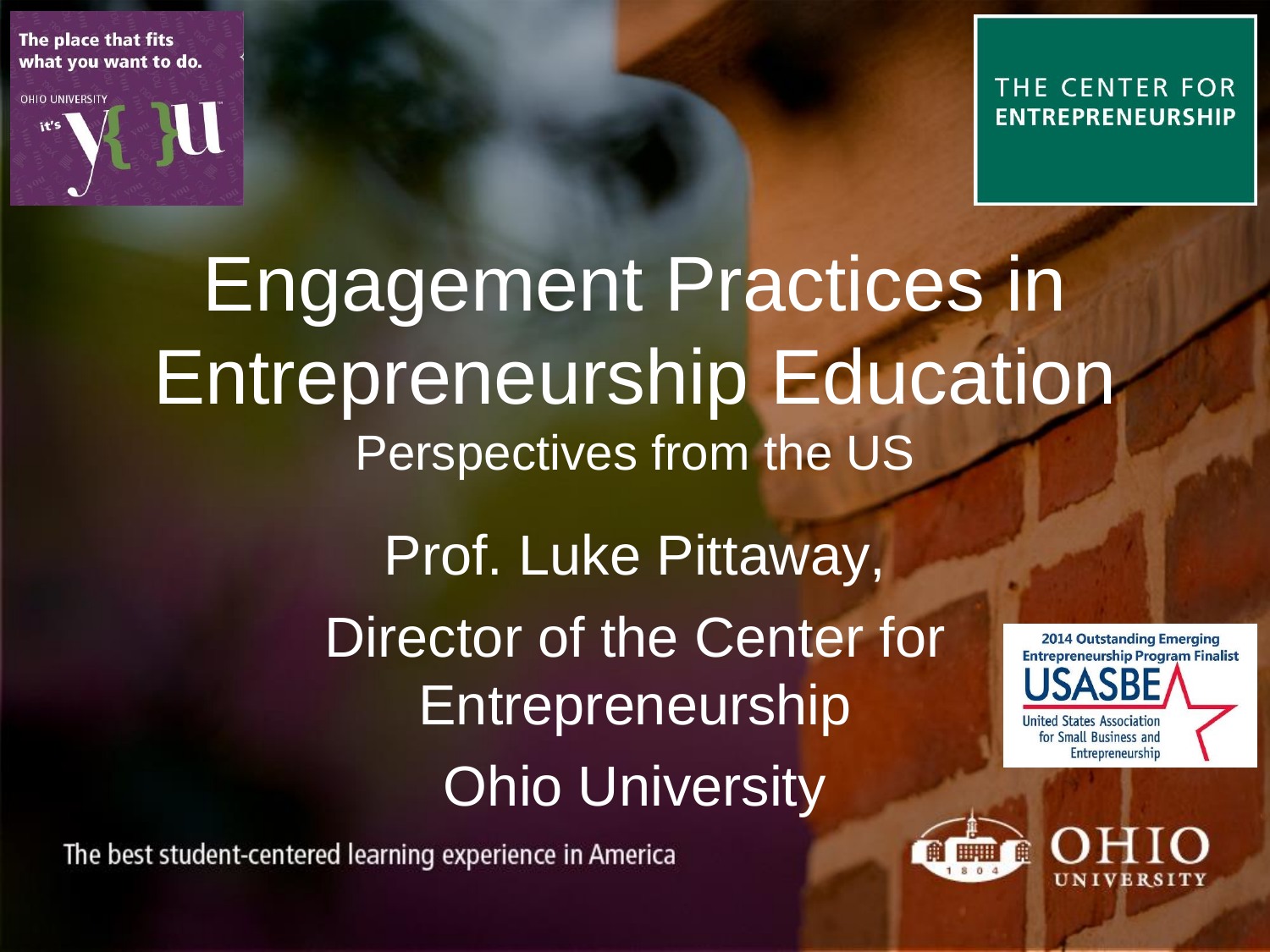#### Brief Overview of Ohio University





- Founded in 1804
- Included in the North West Ordinance founding the State of Ohio
- Rural Appalachia SE Ohio
- 35,000+ students
- 60<sup>th</sup> amongst public national universities
- Over 1,200 faculty
- 200,000 alumni worldwide

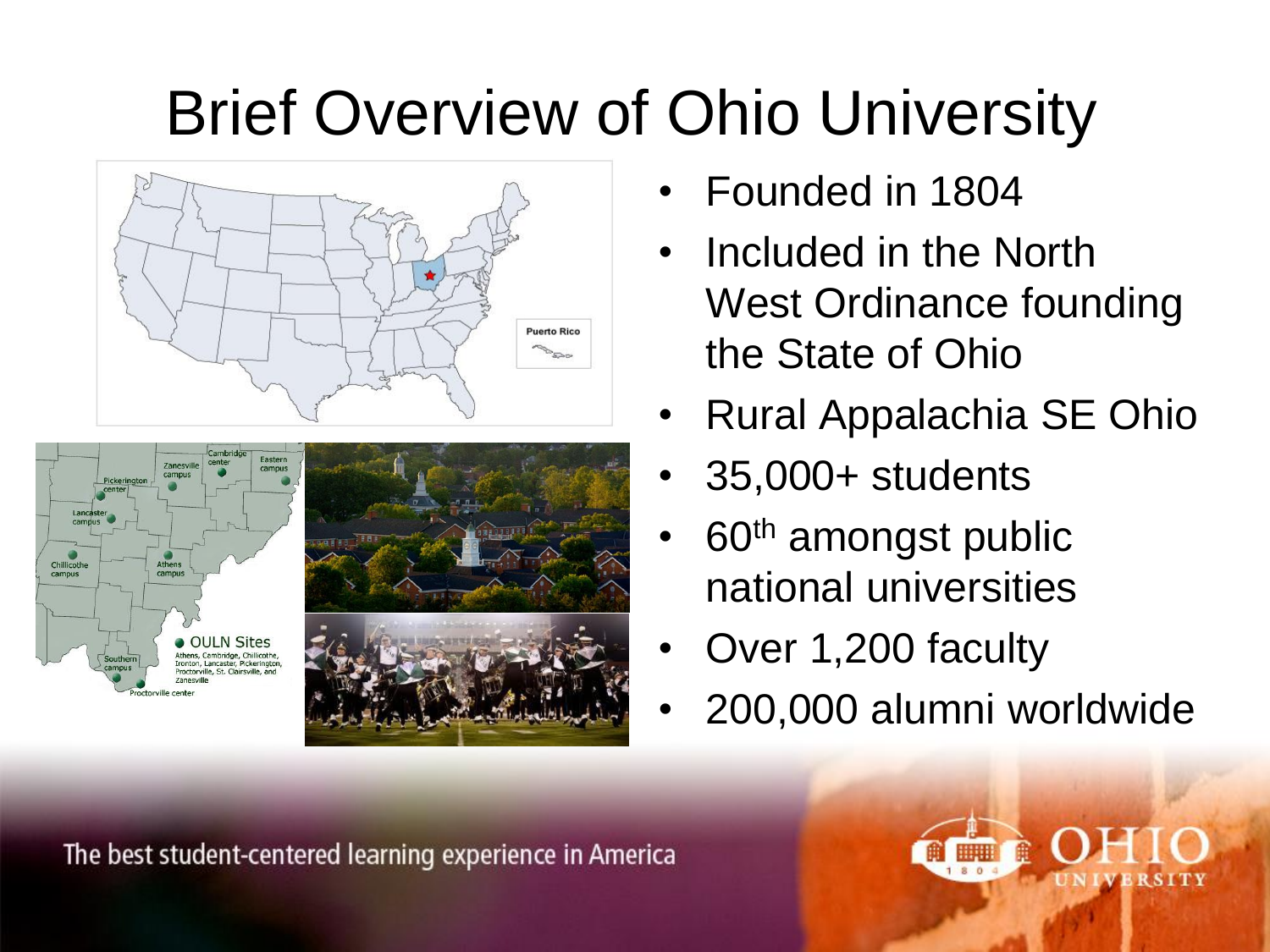# Defining Engagement

- **Engaged learning**  engaged learners are responsible for their own learning, are self-regulated are able to define their own learning goals and evaluate their own achievements.
	- Passionate about their own learning
	- Can transfer knowledge between problems
	- Have the skills to work with others
	- Learning tasks are complex and multi-disciplined
	- Projects are longer and authentic, embedded within context
	- Assessment includes self, peers, mentors and those within the work/learning context

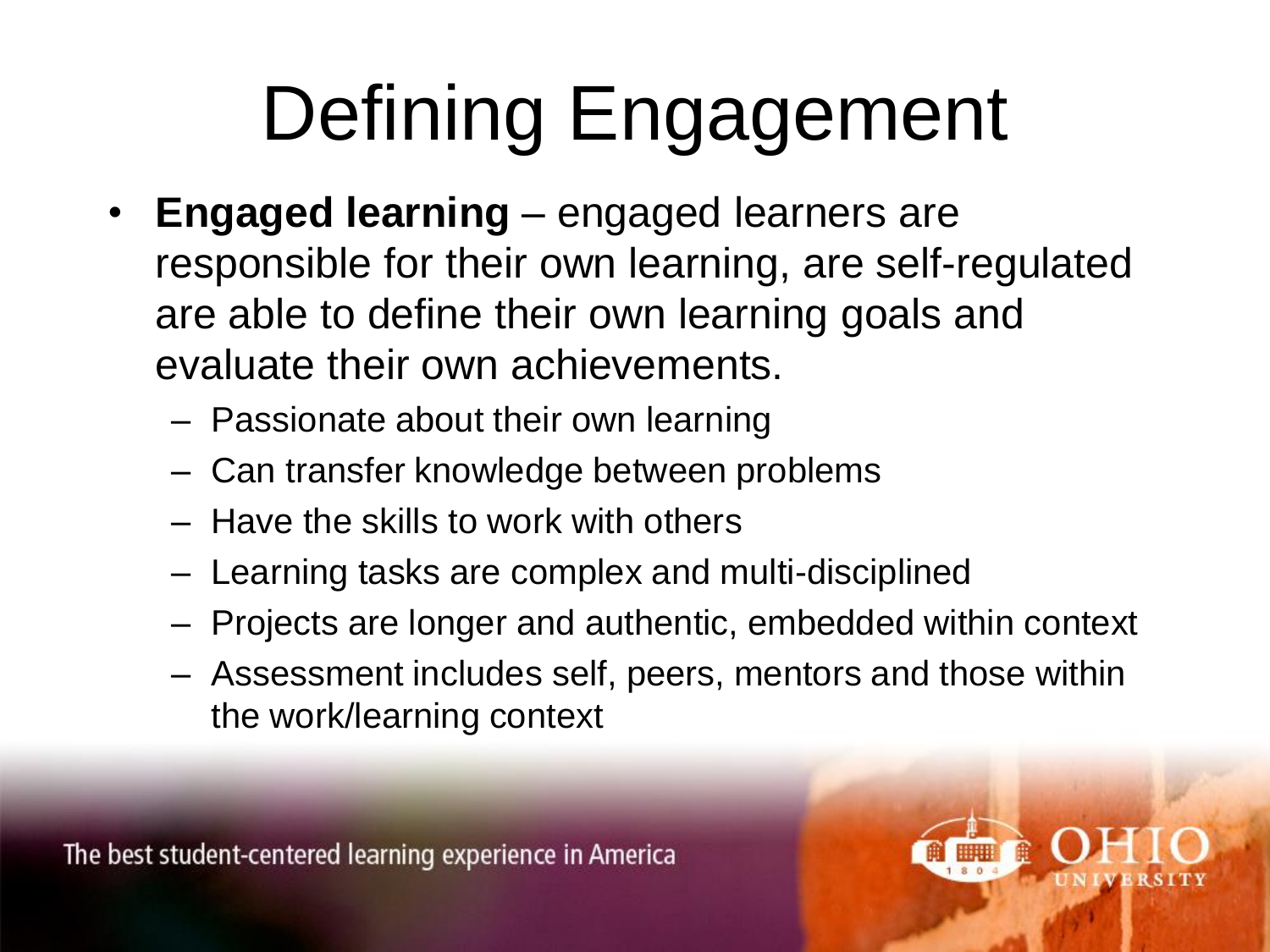### Engagement Categorized

- **Student engagement**: developing forms of learning that assist students to become engaged learners both within and outside of the curriculum.
- **Community engagement:** working outside of the university to engage the "community of practice" relevant to the educational focus of a program.

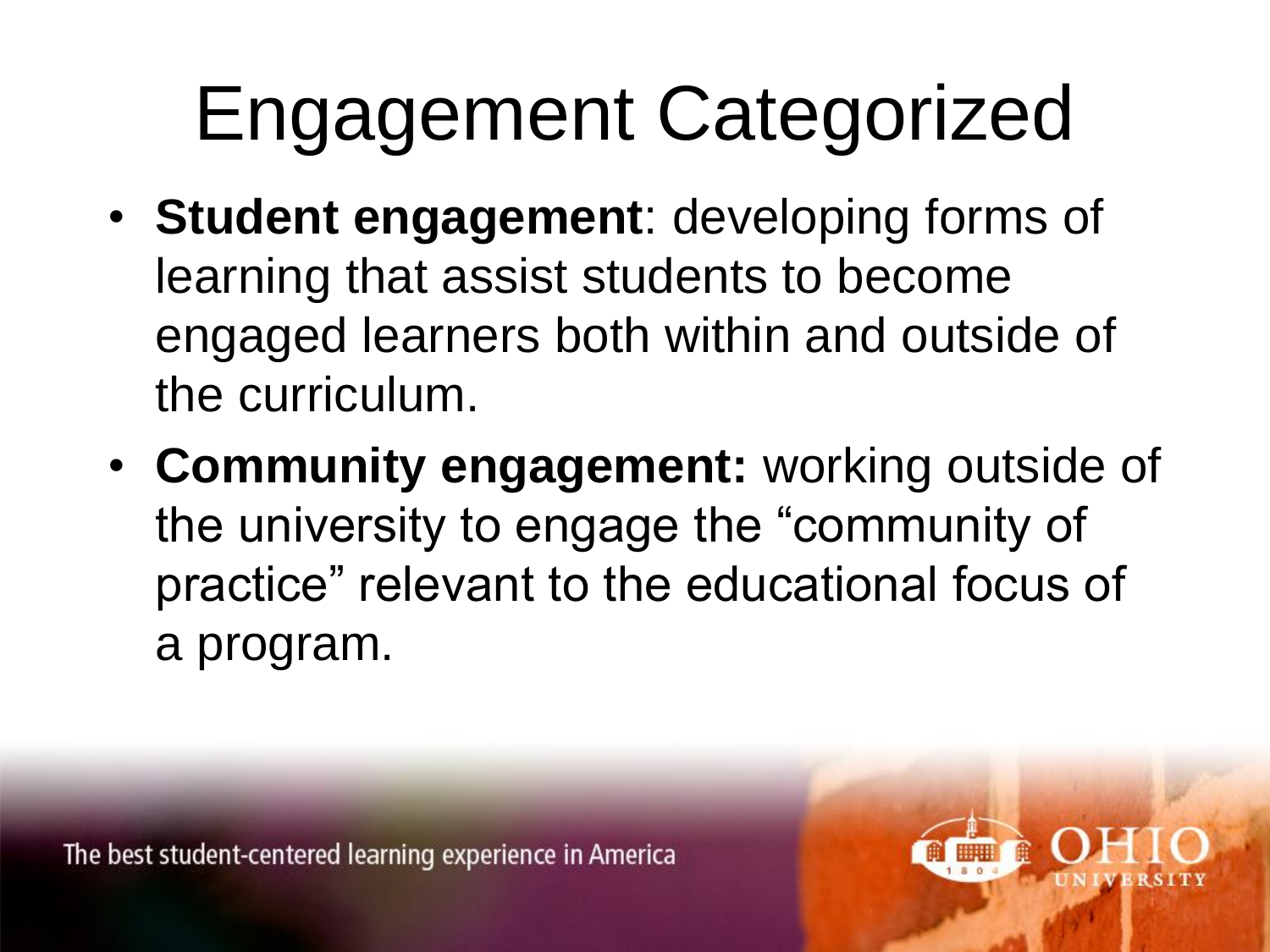# Student Engagement Practices

- Common forms (US/UK)
	- Internships/placements
	- Clubs and societies
	- Consulting projects
	- Venture creation internships/co-ops
	- Community service projects
	- Speakers and events



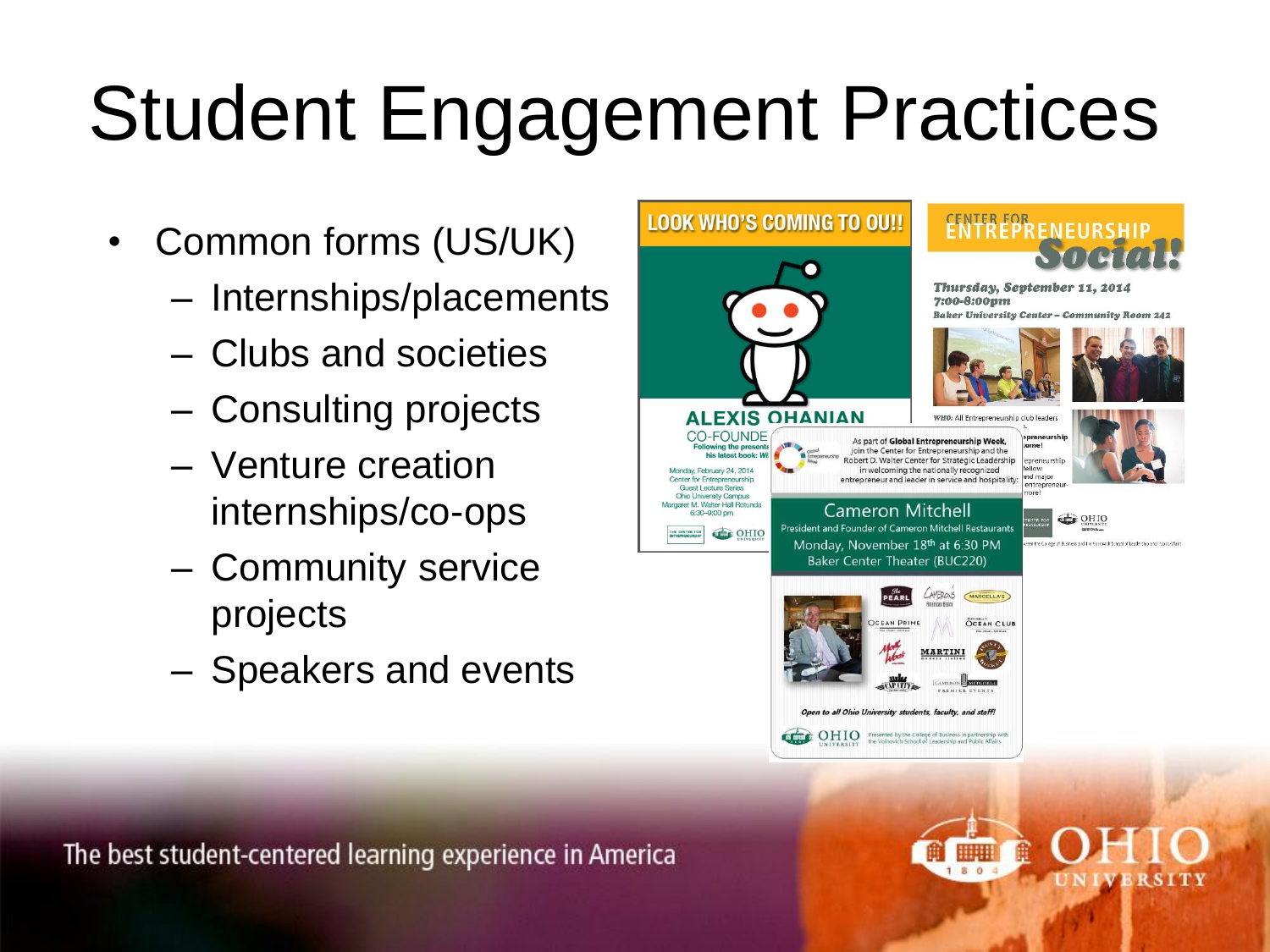#### Professional Clubs

- COB 30 clubs
- Princeton Review
- Range of clubs
- Professional rather than social
- Employment opportunities and value





RUS PARI



**CEO** 

**COLLEGIATE ENTREPRENEURS'** ORGANIZATION™

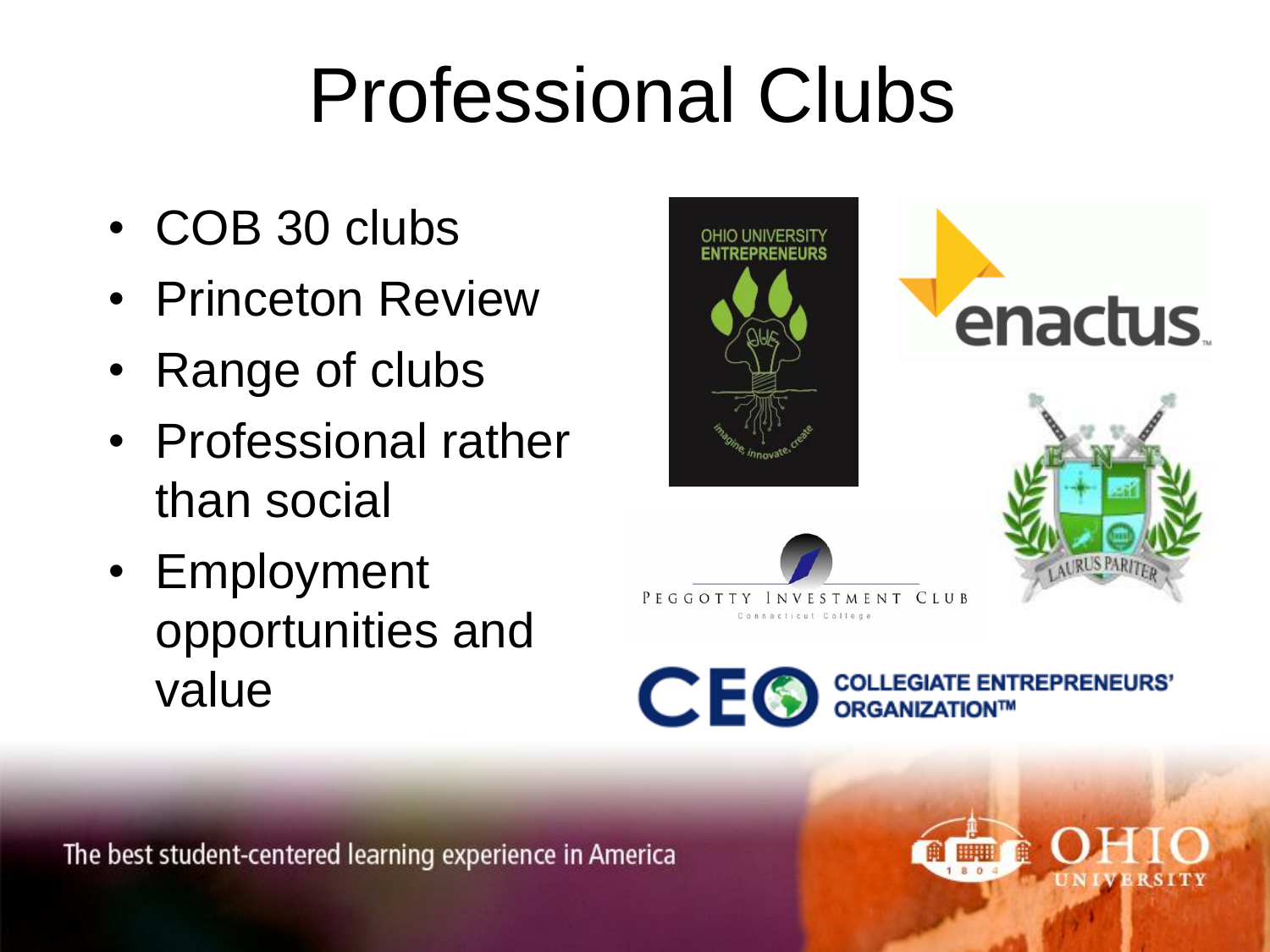#### Competition Landscape

- Business plan
- Pitch competitions
- Case competitions
- Business model
- Innovation challenge
- App/Hackathons









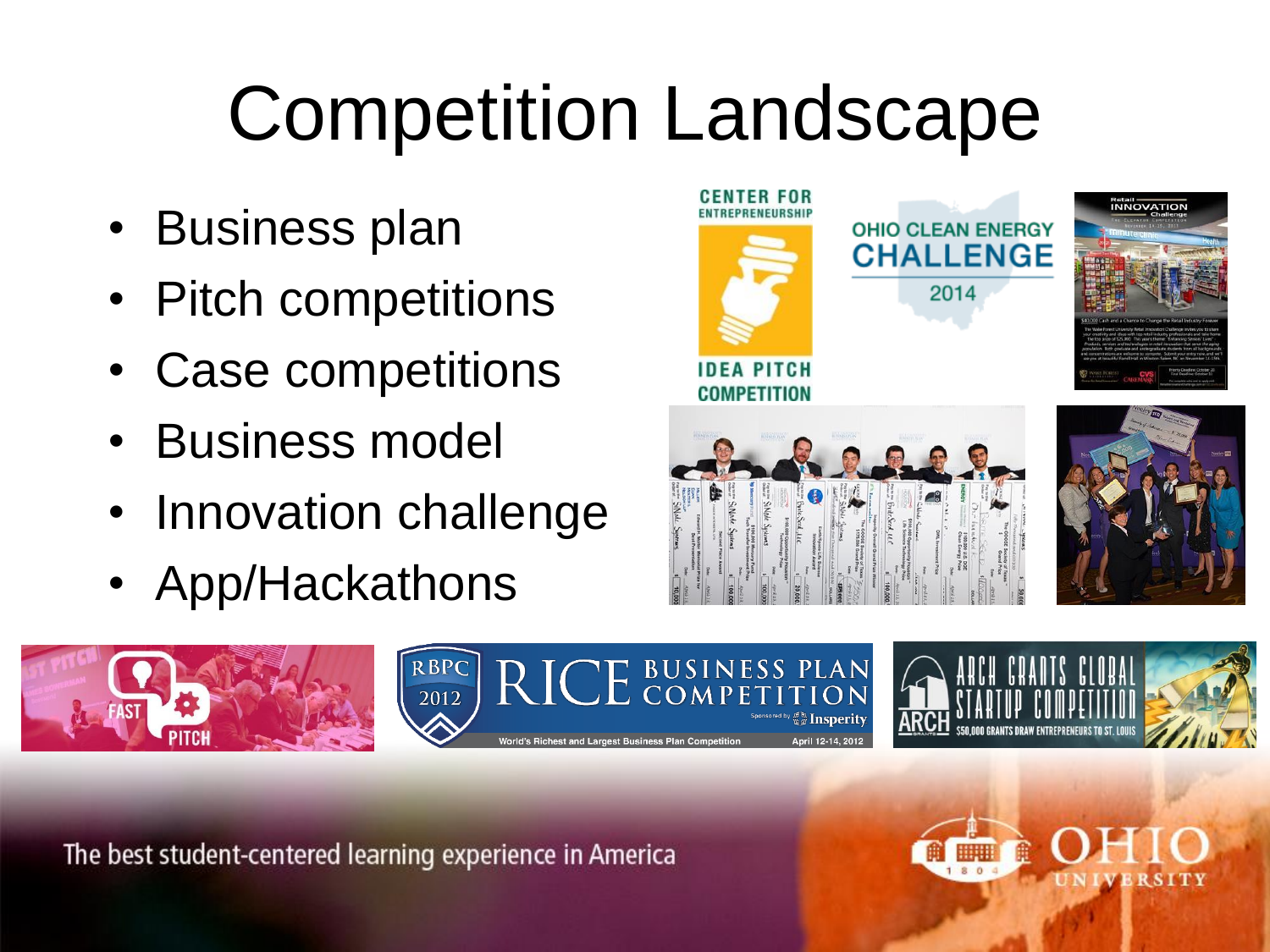#### Classroom engagement

- International immersion projects
- Certificates and minors
- Summer boot camps
- Accelerators
- Businesses within the curriculum
- Student-run businesses for credit
- Strategic consulting relationships
- Peer mentoring and assessment







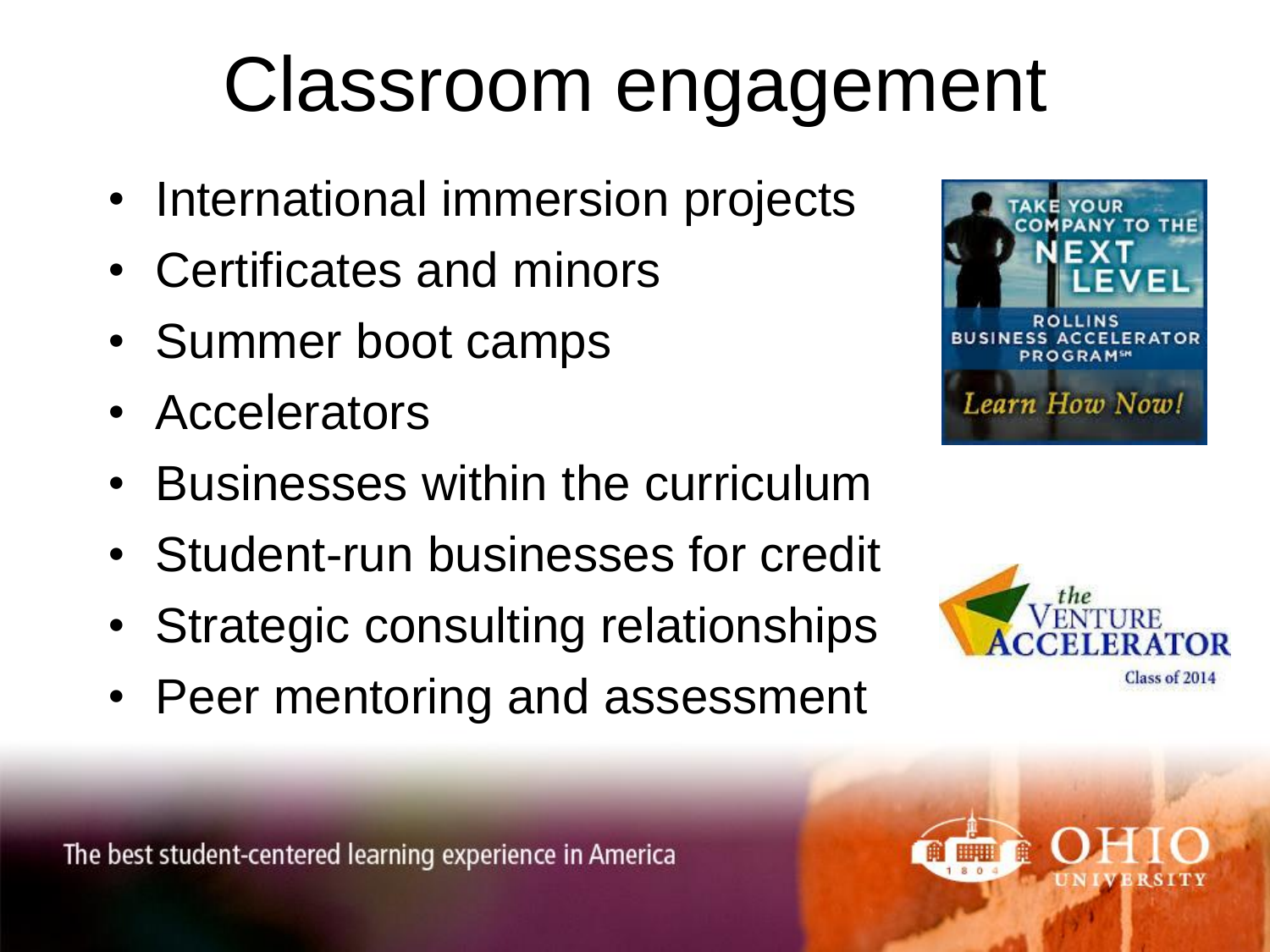## Outsid[e of the cur](http://www.google.com/url?sa=i&rct=j&q=&esrc=s&source=images&cd=&cad=rja&uact=8&docid=eQnAZ6E2aqpz8M&tbnid=VztFypcDzHZIhM:&ved=0CAUQjRw&url=http%3A%2F%2Fwww.nextupasia.com%2Fstartup-weekend-in-malaysia%2F&ei=XN4AVKSlJcSwyASAyoH4Dg&psig=AFQjCNGFjPNwx6DGBcH3tkifLTOpFhEuPg&ust=1409429455648039)riculum

- Learning communities/halls of residence
- Visits and shadowing
- On campus marketplaces
- Student advisory boards
- Virtual marketplaces
- Start-up weekends



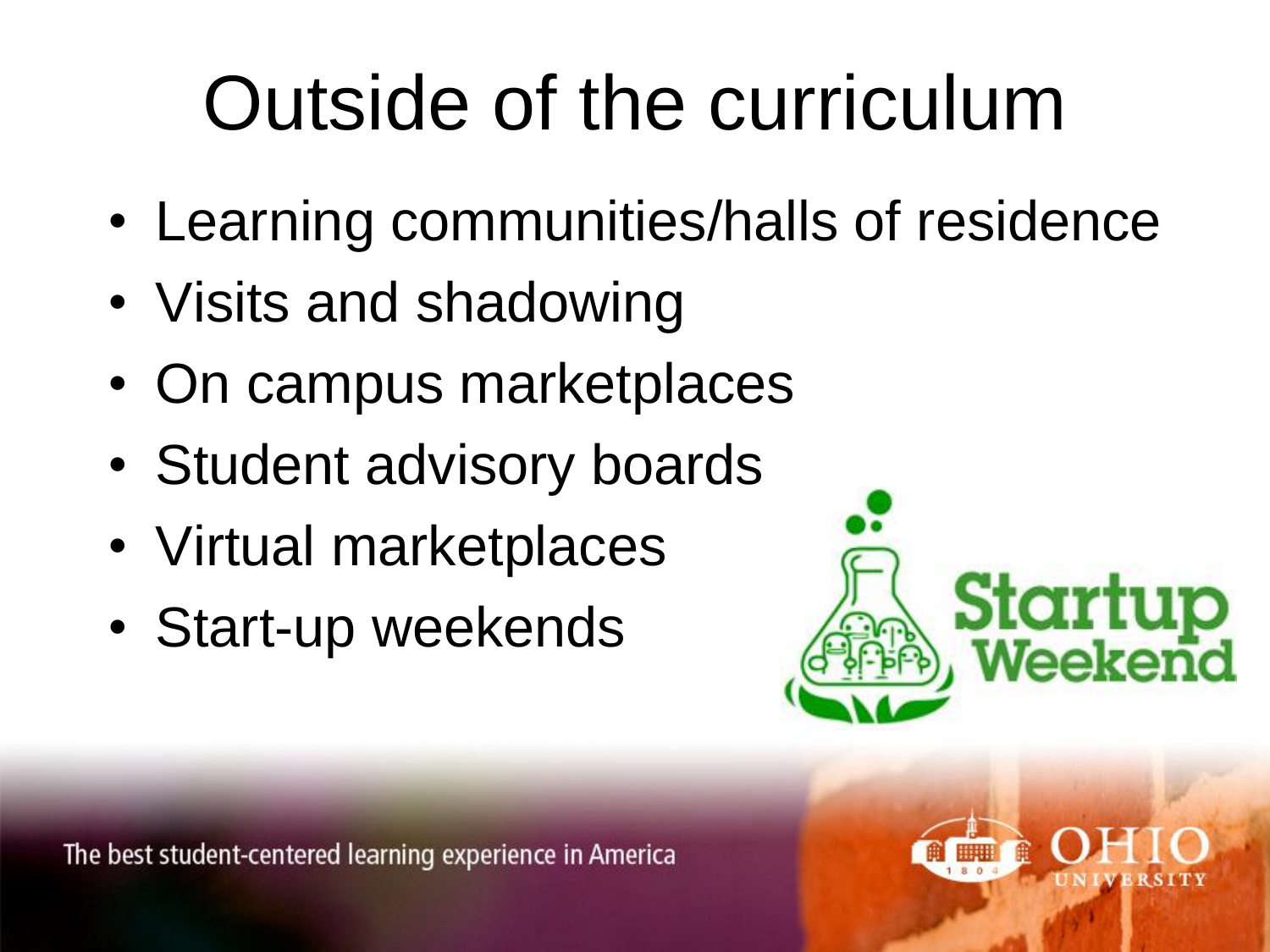# Availability of Capital

- Branded crowdfunding platforms
- Micro-lending
- Seed grants
- University business angel networks
- University-backed venture capital





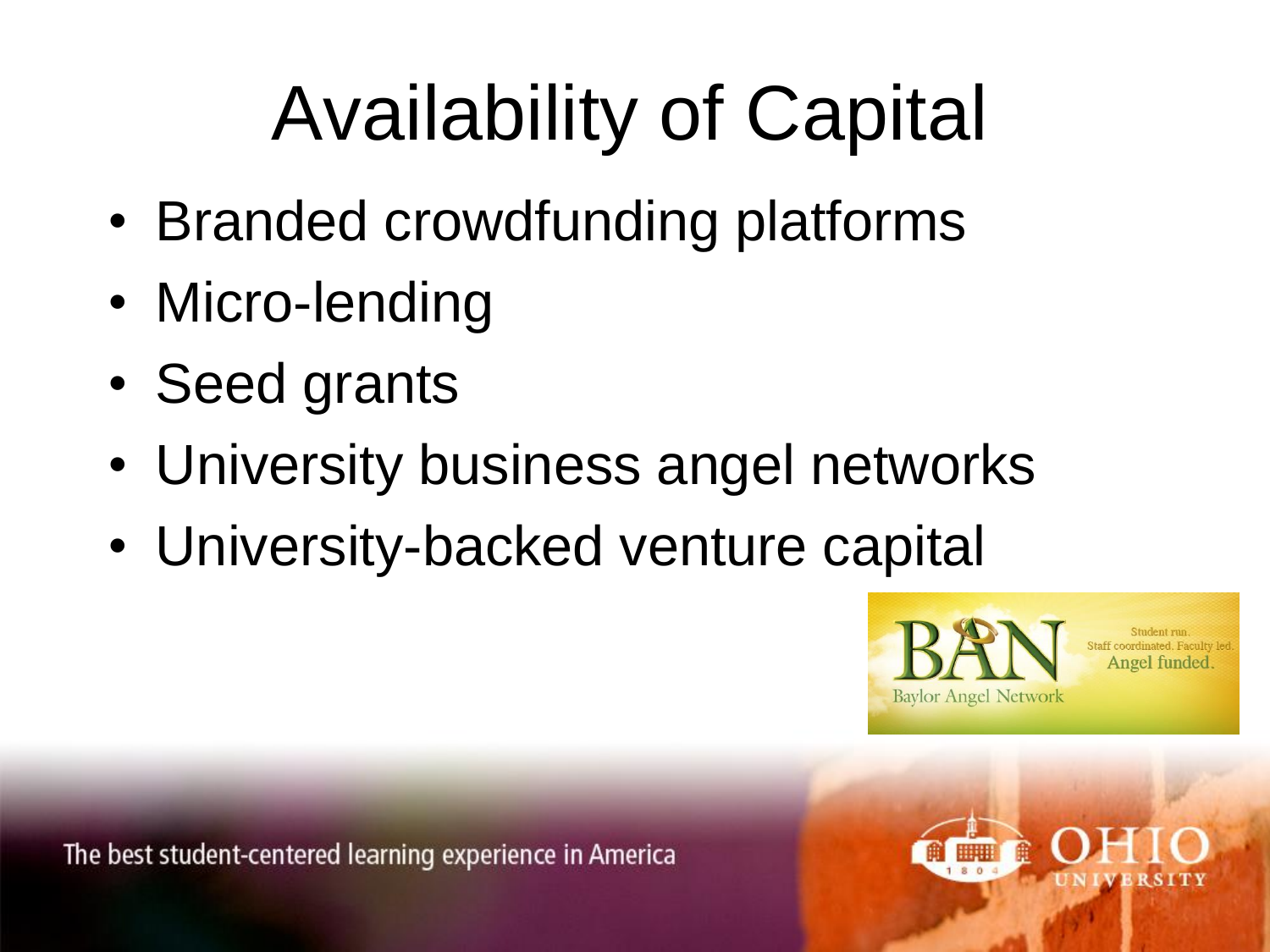# Community Engagement

- Entrepreneurs in residence/fellows
- Advisory councils
- Alumni networks and events
- Development efforts
- Mentoring networks



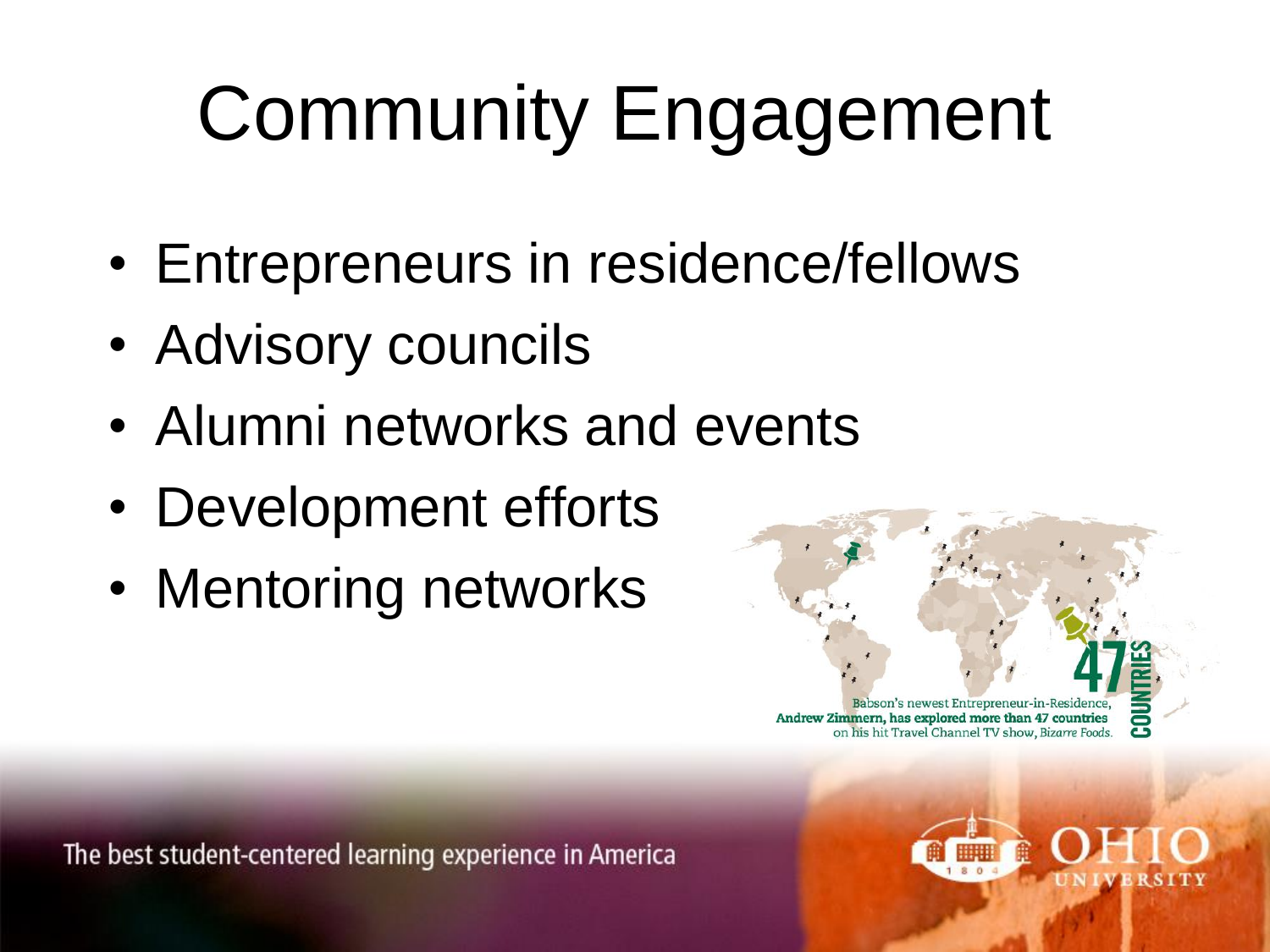# Community Engagement

- Client consulting projects
- Community engagement projects
- Incubators and accelerators
- Training and executive programs
- Action research centers
- Science parks



**Carson College of Business Business Growth** Mentor & Analysis Program

**WASHINGTON STATE UNIVERSITY** VANCOUVER